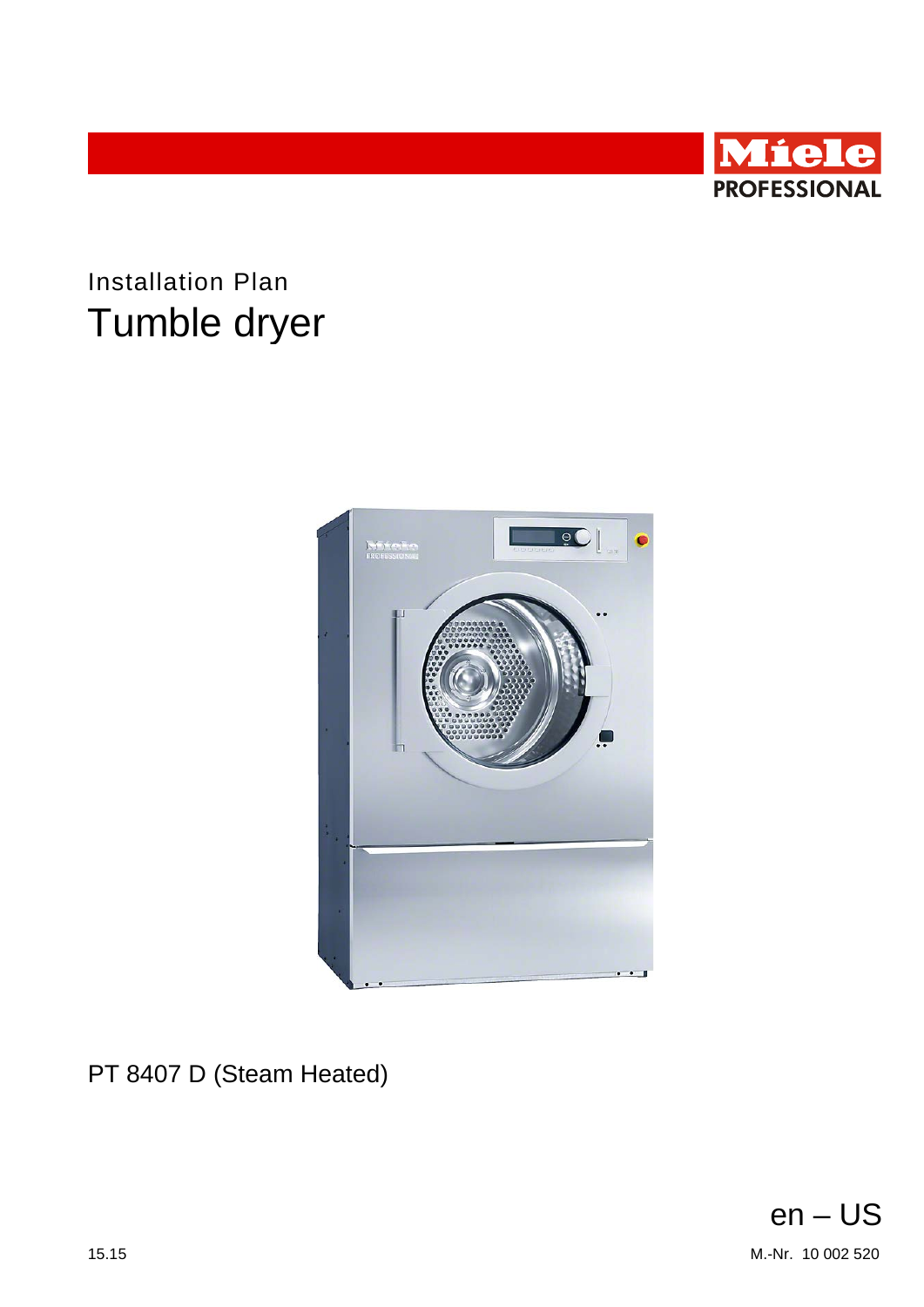## 86\$

0LHOH,QF

1DWLRQDO+HDGTXDUWHUV ,QGHSHQGHQFH:D\ 3ULQFHWRQ1-

3 K: R80Q-9B1-9380

609-419-9898

Fax : 609-419-4241

www.mieleusa.com

Technical Service & Support Nationwide Phone: 800-991-9380<br>Fax: 800-220-1348 Fax: 800-220-1348

proservice@mieleusa.com

It is essential to read the operating and installation instructions before installing, commissioning or using the machine. This avoids the risk of accidents or damage.

All rights reserved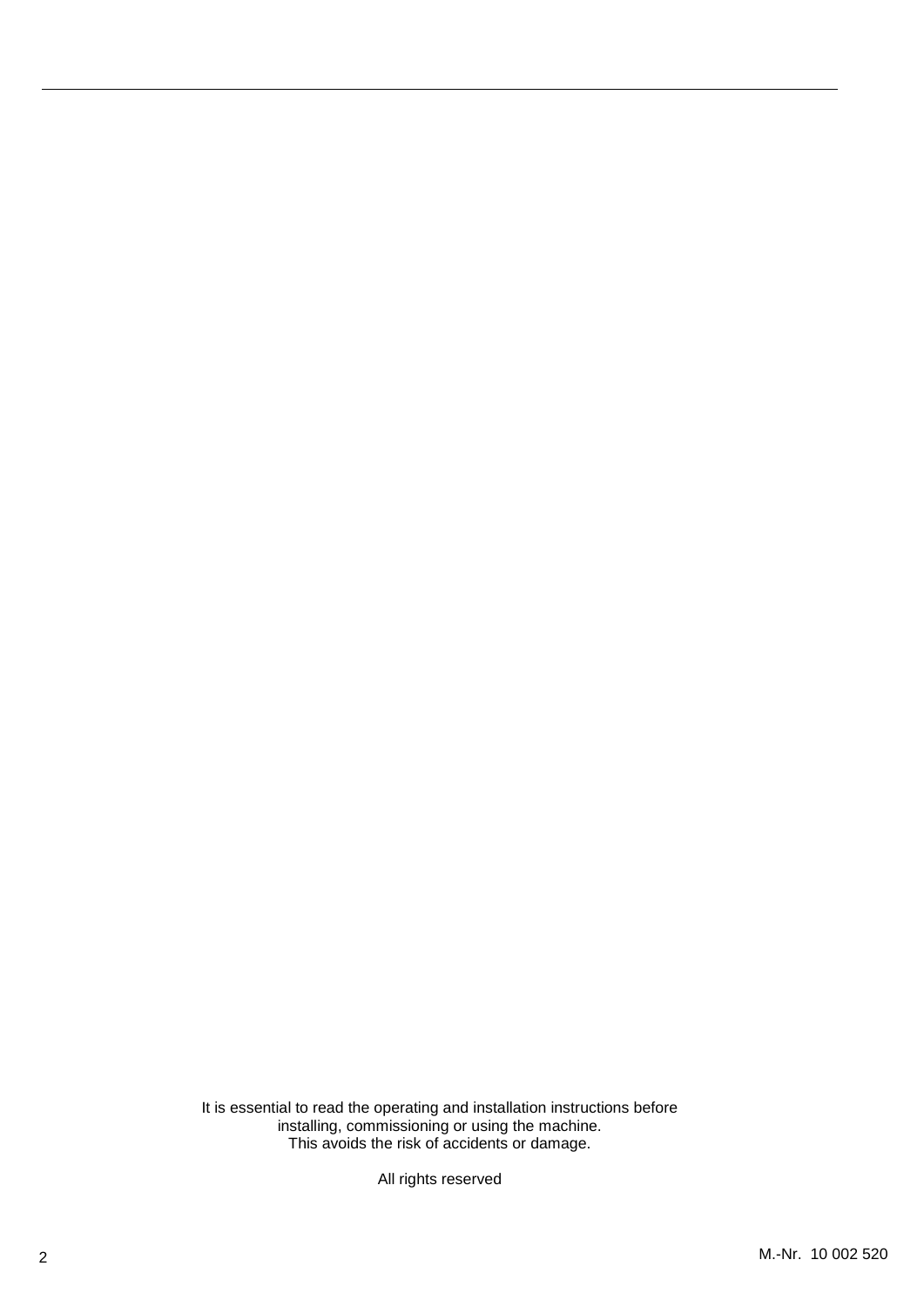

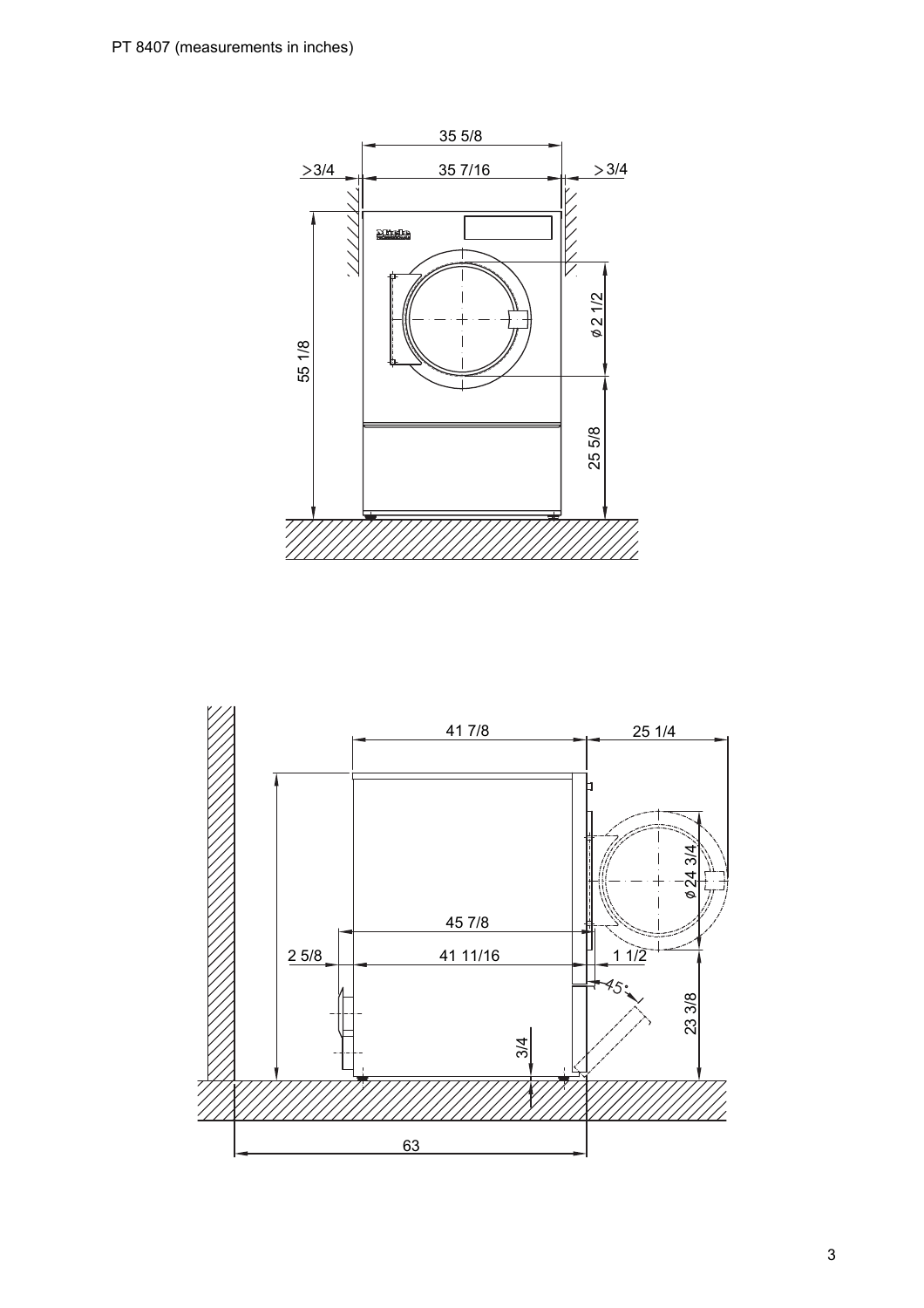





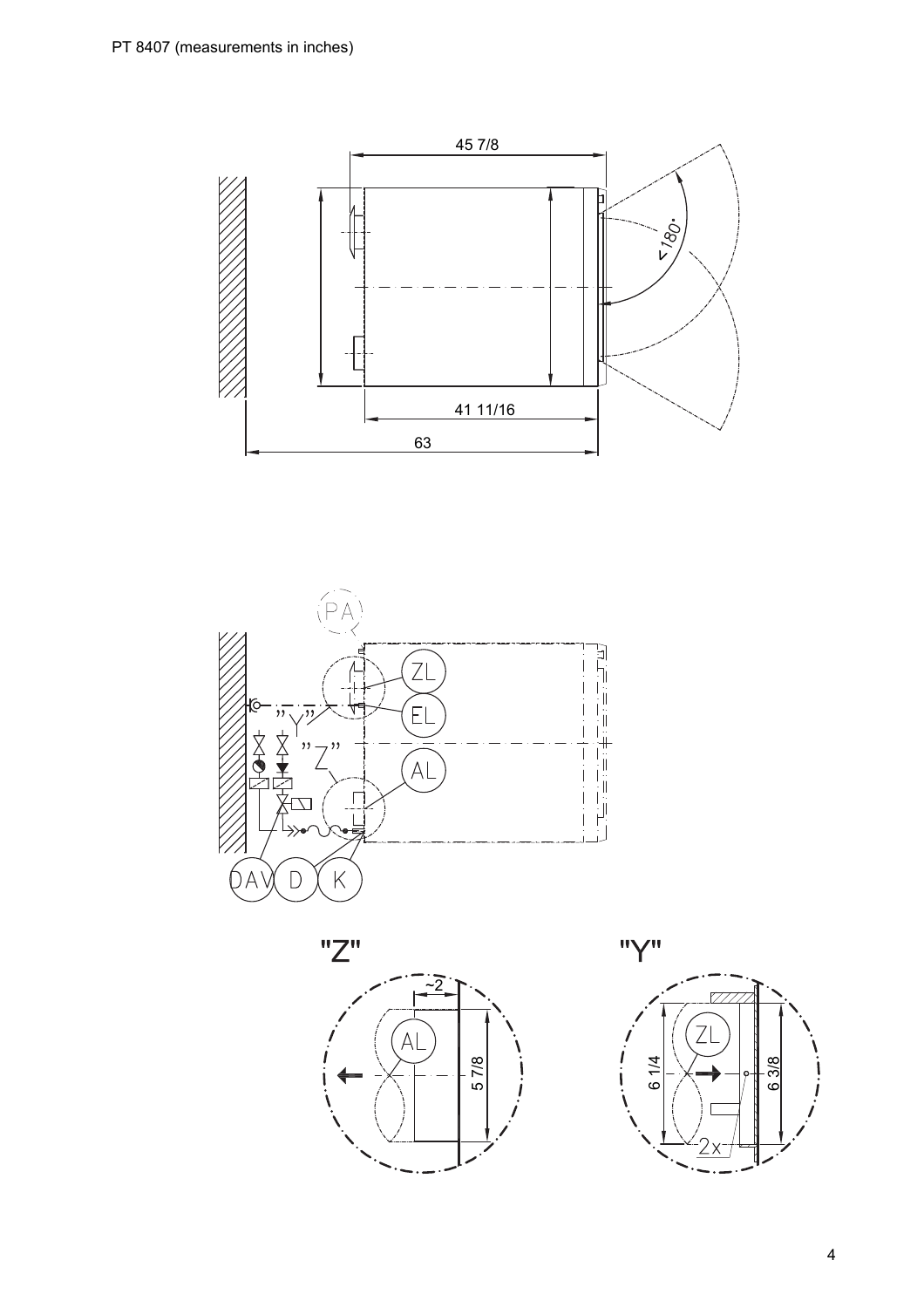

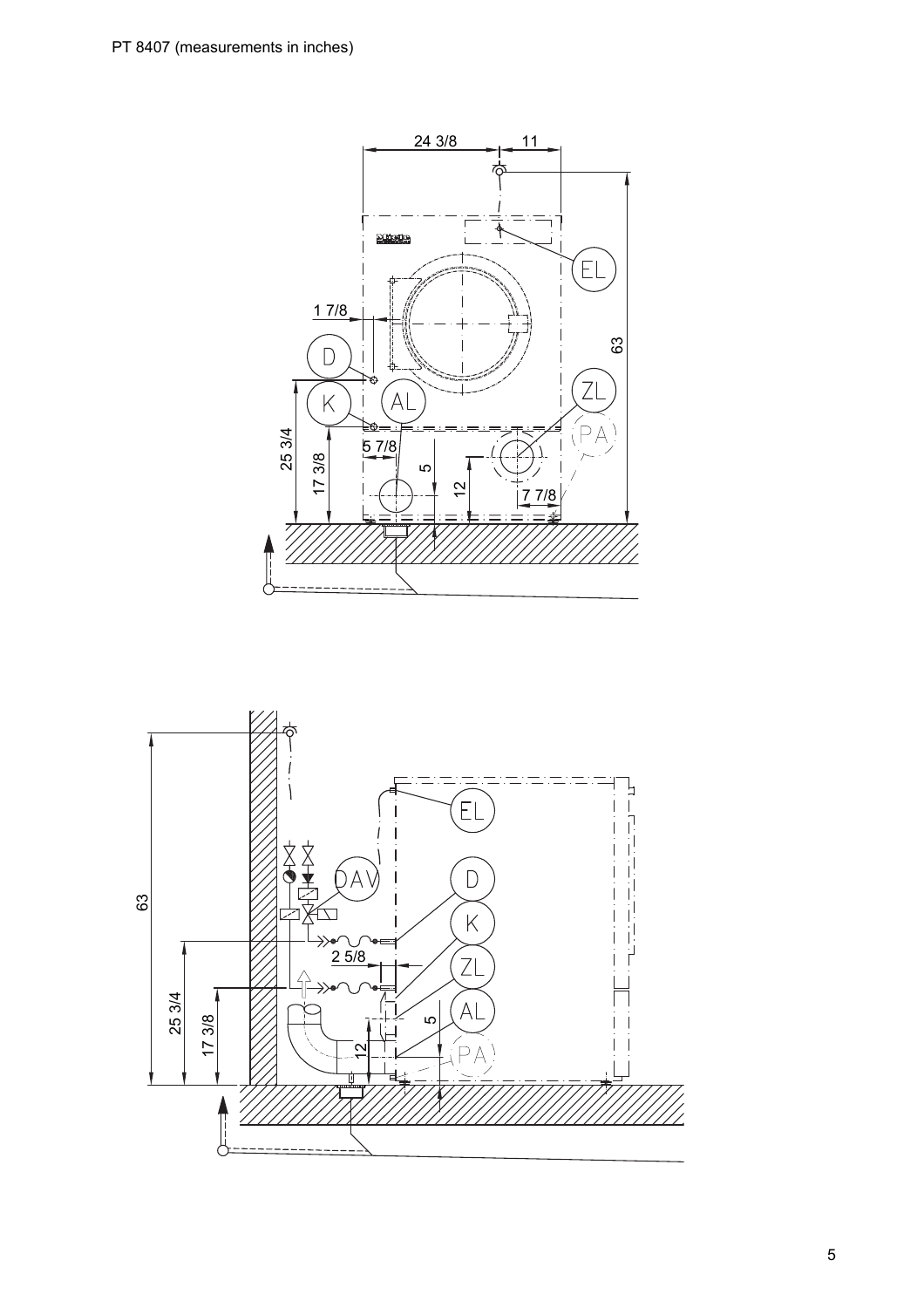









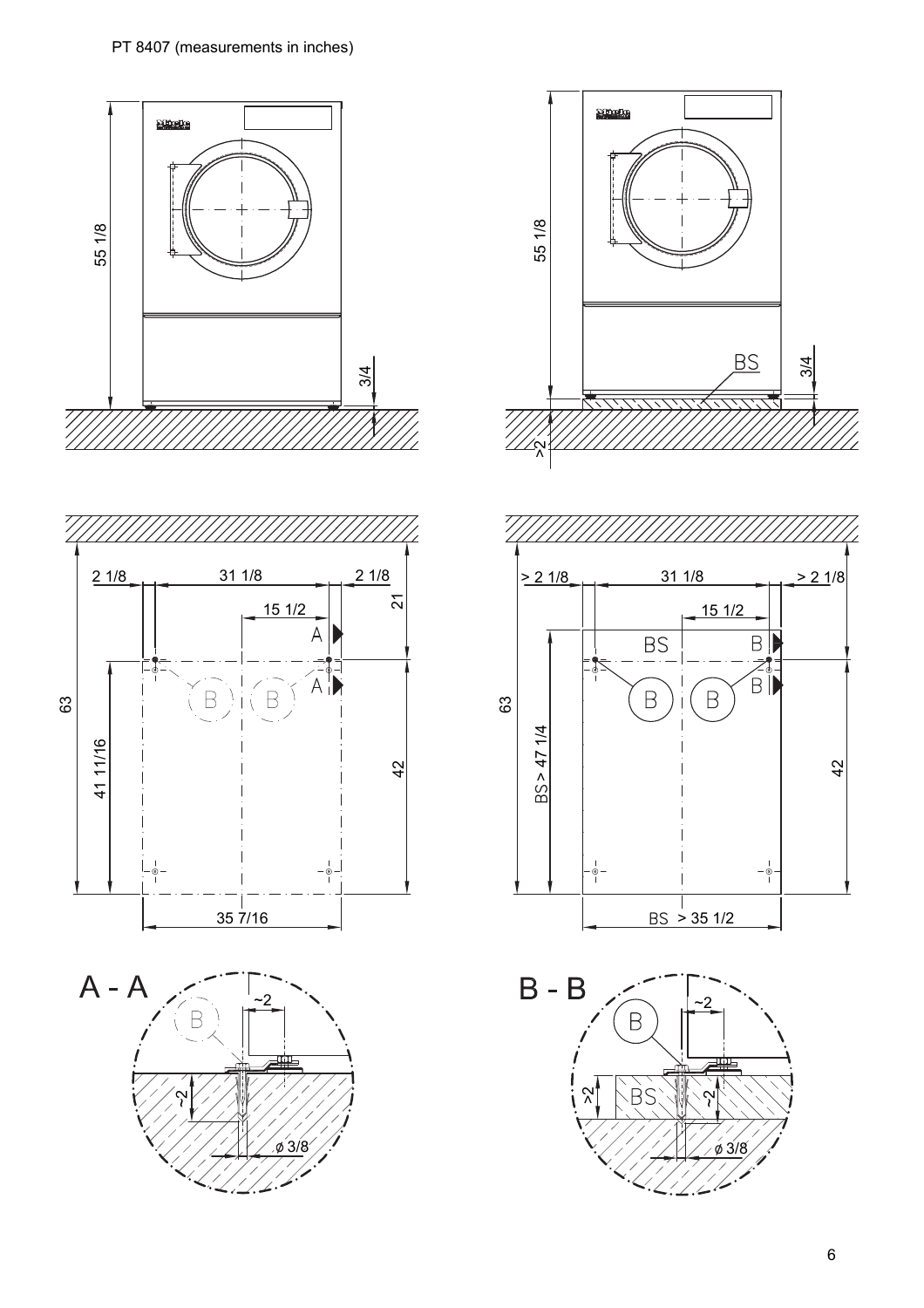

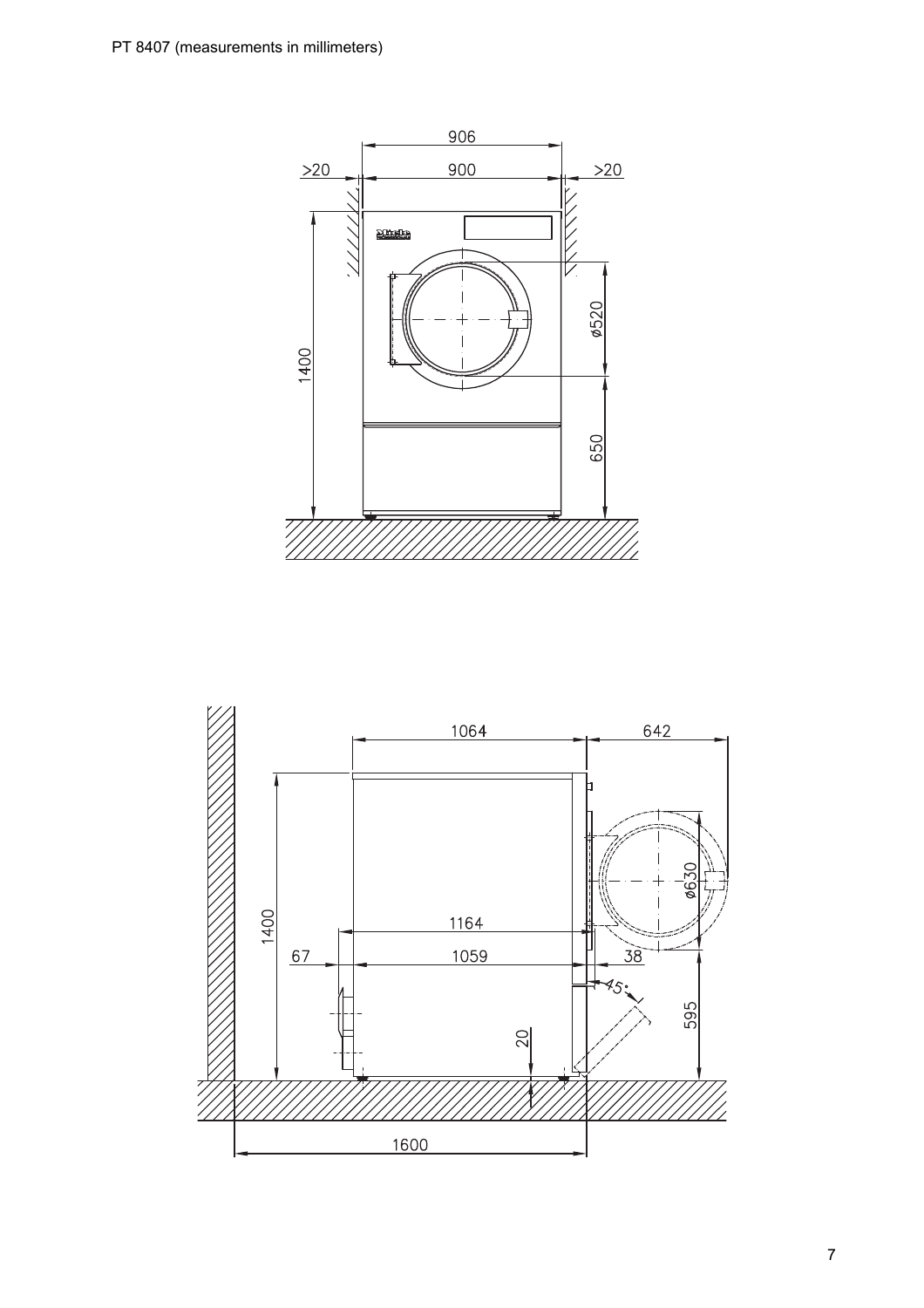





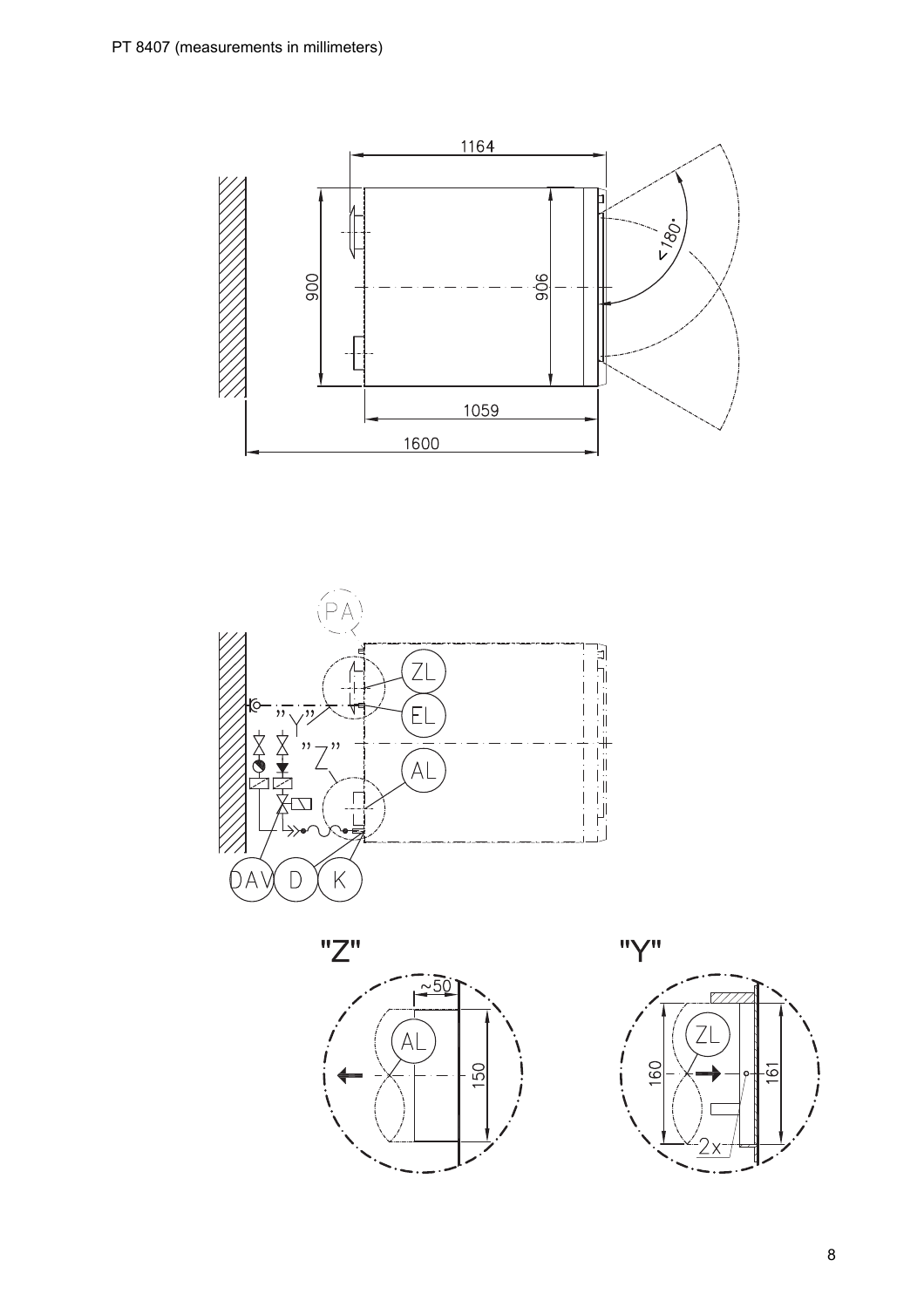

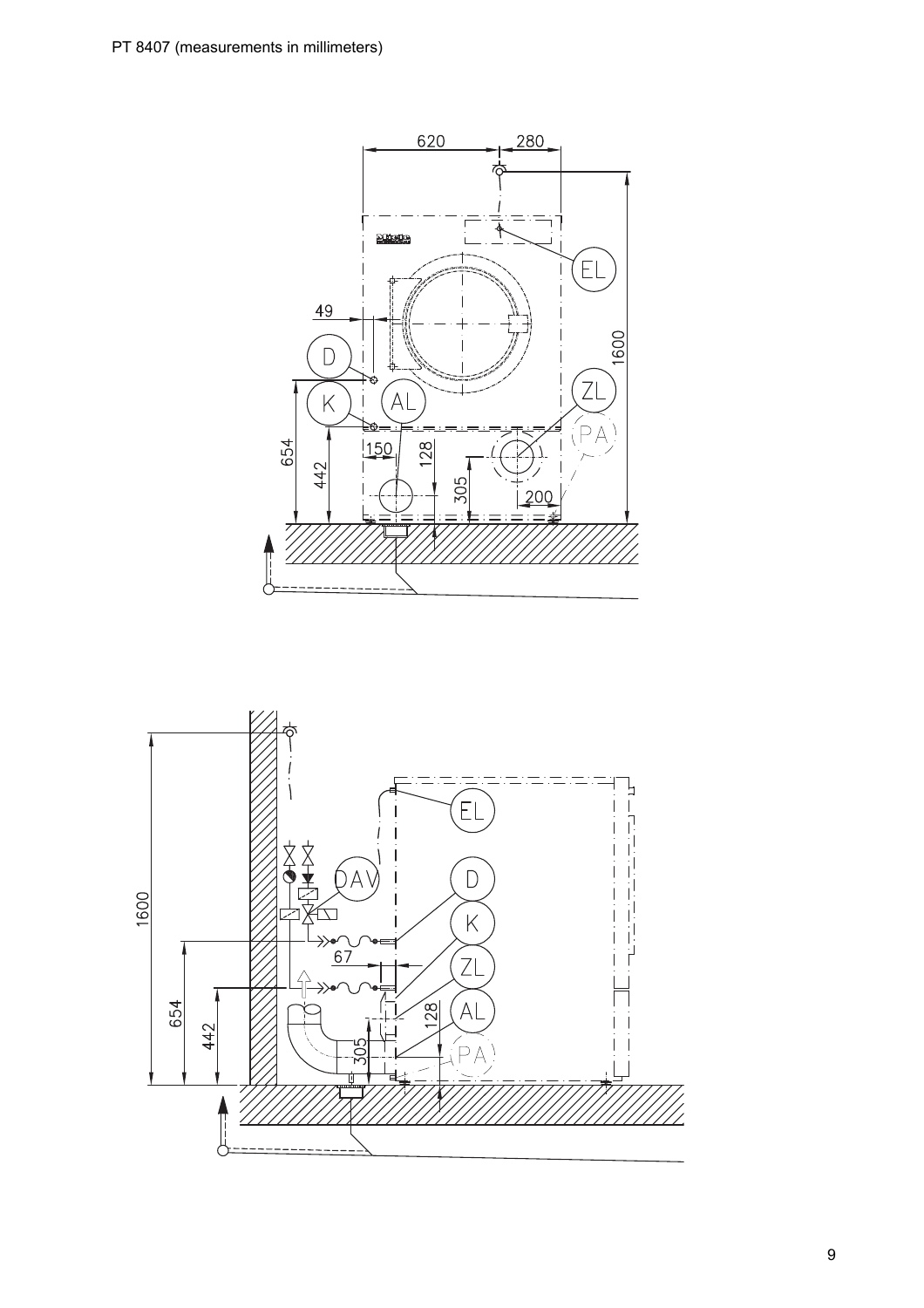









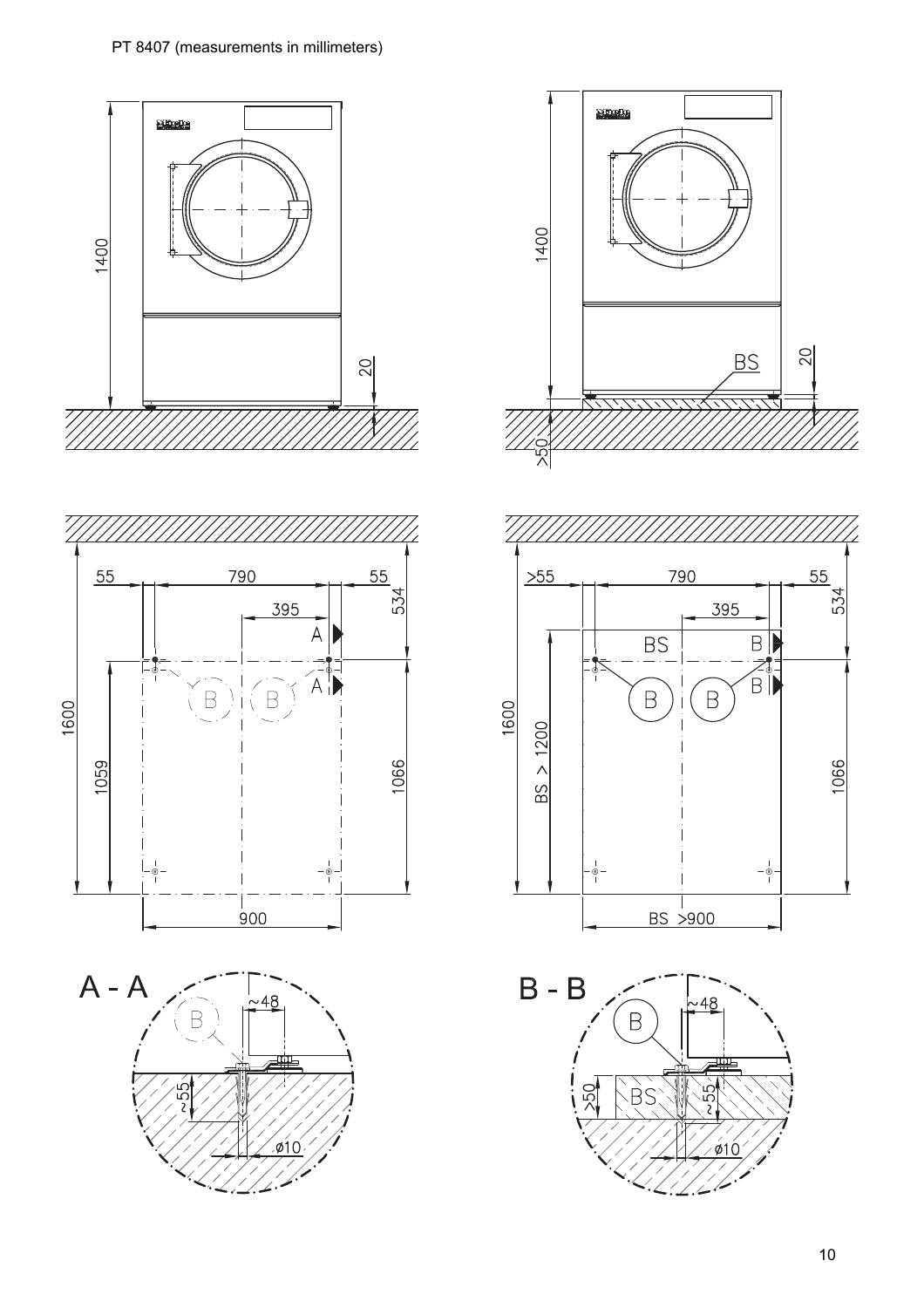

Abbreviations in circle with dashes:

Connection optional or required depending on model version

## Optional extras:

| <b>BS</b>  | <b>Concrete base</b>                | Quality and density of concrete must comply with load.<br>Concrete base must be firmly secured to floor!<br>Recommended height<br>Minimum height<br>Minimum width<br>Minimum depth                                                                                                                                                                           | 3 15/16"<br>1 31/32"<br>35 7/16"<br>47 1/4" | $100 \text{ mm}$<br>$50 \text{ mm}$<br>900 mm<br>1200 mm |
|------------|-------------------------------------|--------------------------------------------------------------------------------------------------------------------------------------------------------------------------------------------------------------------------------------------------------------------------------------------------------------------------------------------------------------|---------------------------------------------|----------------------------------------------------------|
| <b>DAV</b> | <b>Steam</b><br>connection<br>valve | The steam connection valve to regulate the steam supply<br>must be provided on site.<br>The following valves can be ordered separately as electric<br>steam valves or as pneumatic steam valves.<br>Pneumatic steam valve (PND)<br>Regulatable steam pressure<br>Connection gauge<br>Supply point and pneumatic valve controls must be.<br>provided on site. | 0 - 145 psi<br>$\frac{1}{2}$ "              | 0 - 1000 kPa                                             |

## Machine connections:

| <b>Electrical</b><br>connection | <b>Standard voltage</b><br>Frequency<br>Rated load<br>Fuse rating<br>Connection cable, min. cross-section<br>Connection cable to be ordered separately                                                                                                                                                                                                             | 3 AC 208V<br>60 Hz<br>4438.8 BTU/h<br>$3 \times 10$ A<br>4 x AWG 16   | $1.3$ kW<br>$4 \times 1.5$ mm <sup>2</sup> |
|---------------------------------|--------------------------------------------------------------------------------------------------------------------------------------------------------------------------------------------------------------------------------------------------------------------------------------------------------------------------------------------------------------------|-----------------------------------------------------------------------|--------------------------------------------|
|                                 | Alternative voltage<br>Frequency<br>Rated load<br>Fuse rating<br>Connection cable, min. cross-section<br>Connection cable to be ordered separately                                                                                                                                                                                                                 | 3 AC 220-240V<br>60 Hz<br>4439 BTU/h<br>$3 \times 10$ A<br>4 x AWG 16 | $1.3$ kW<br>$4 \times 1.5$ mm <sup>2</sup> |
|                                 | Electrical connection must comply with national regulations.<br>Connection using multi-pole wall socket in compliance with IEC/EN 60309 and IEC/EN 60947 is<br>recommended in order to simplify electrical tests.<br>If machines are hard-wired, a multi-pole switch must be provided on site.<br>A wall socket or isolator must be accessible after installation. |                                                                       |                                            |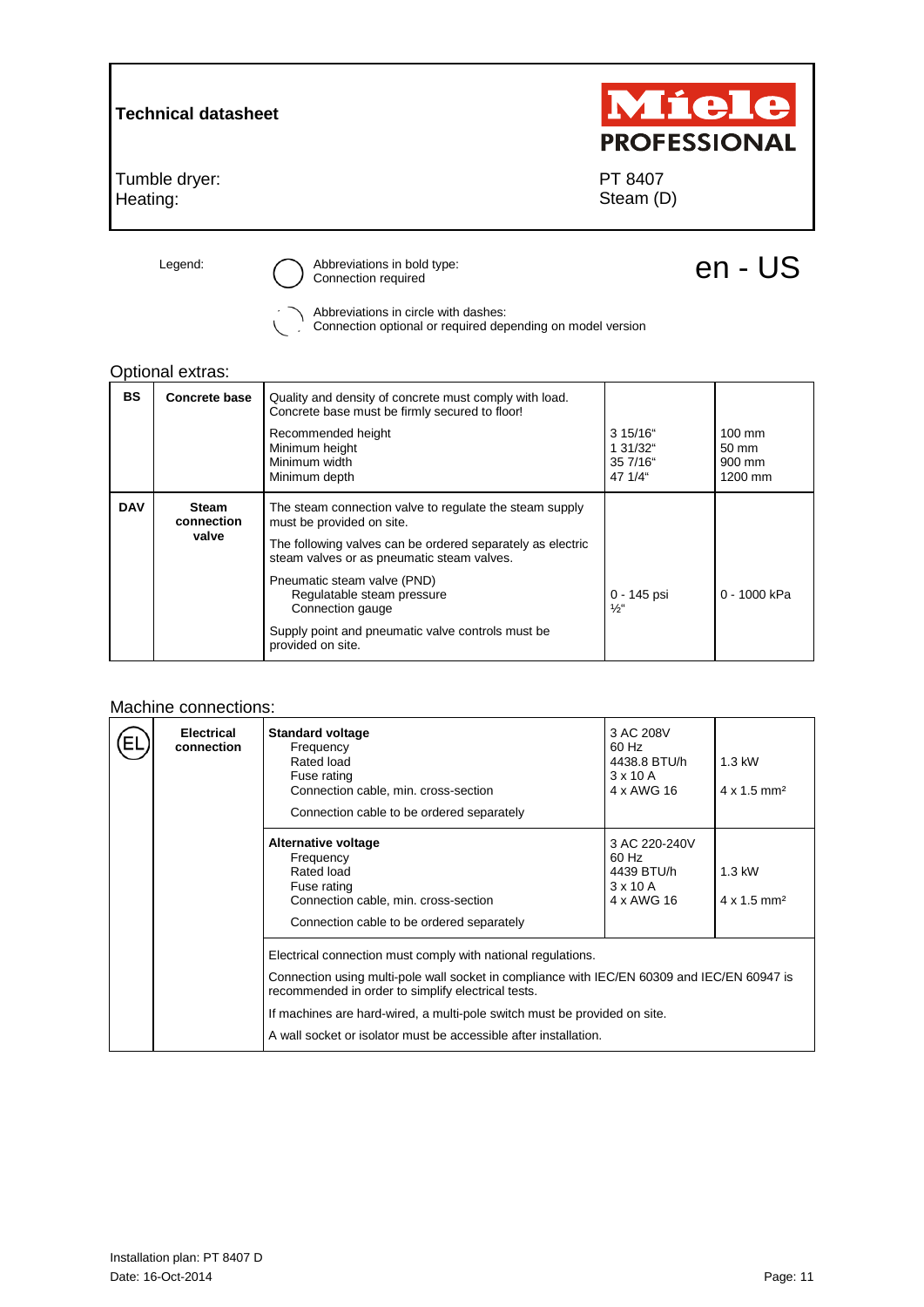|  | Equipotential<br>bonding   | Connection with male thread                                                                                                                                                                                                                                              | 3/8" x 1 3/8"                                                                       | 10 mm $\times$ 35 mm                                 |
|--|----------------------------|--------------------------------------------------------------------------------------------------------------------------------------------------------------------------------------------------------------------------------------------------------------------------|-------------------------------------------------------------------------------------|------------------------------------------------------|
|  |                            | Connection with washers and nut                                                                                                                                                                                                                                          | 3/8"                                                                                | M 10                                                 |
|  |                            | Accessories to be ordered separately                                                                                                                                                                                                                                     |                                                                                     |                                                      |
|  |                            | If necessary, equipotential bonding with good galvanic<br>contact must be provided in accordance with all<br>appropriate national and local regulations.                                                                                                                 |                                                                                     |                                                      |
|  | <b>Steam</b><br>connection | Steam pressure<br>Boiling point<br>Steam supply capacity<br>Connection thread (on site)<br>Steam valve, steam filter and steam faucet must be<br>provided on site.<br>Supply lead Steam valve Length<br>The supply lead for the electric steam valve is included.        | 87 - 145 psi<br>329 - 363 °F<br>$108$ lbs/h<br>$1/2$ " internal thread<br>19 11/16" | 600 - 1.000 kPa<br>165 - 184 °C<br>49 kg/h<br>500 mm |
|  |                            | The steam valve should be installed close to the steam<br>connection.                                                                                                                                                                                                    |                                                                                     |                                                      |
|  |                            | Note installation instructions for steam-heated Miele<br>tumble dryers.                                                                                                                                                                                                  |                                                                                     |                                                      |
|  | Condensate                 | Connection thread (on site)                                                                                                                                                                                                                                              | 1/2" internal thread                                                                |                                                      |
|  | connection                 | Steam valve, steam filter and steam faucet must be<br>provided on-site.                                                                                                                                                                                                  |                                                                                     |                                                      |
|  |                            | Installation of the steam trap needs to allow complete<br>drainage of the heater element during machine downtime.<br>This means, no condensate is left in the heater element.<br>Installation of an inverted bucket steam trap is recom-<br>mended.                      |                                                                                     |                                                      |
|  | <b>Vented</b>              | Max. nominal air flow in vented mode<br>Max. permissible pressure loss                                                                                                                                                                                                   | 26486 cfh<br>0.04 psi                                                               | 750 m <sup>3</sup> /h<br>300 Pa                      |
|  |                            | Connection on machine side (ext. diameter)<br>Connection pipe provided on site (int. diameter)<br>Max. temperature                                                                                                                                                       | 5 29/32"<br>5 29/32"<br>176 °F                                                      | 150 mm<br>150 mm<br>80 °C                            |
|  |                            | As relative humidity inside the vent ducting can be as high<br>as 100%, suitable measures must be taken to prevent a<br>backflow of condensate into the machine.                                                                                                         |                                                                                     |                                                      |
|  | Air intake                 | <b>Standard connection:</b> Air intake from installation site<br>Unobstructed air intake into room recommended<br>(corresponding to 3 times the vent cross-section of<br>machine)<br>A sufficient supply of fresh air should be ensured to<br>replace the air extracted. | 82.31 in <sup>2</sup>                                                               | 531 cm <sup>2</sup>                                  |
|  |                            | Alternative connection: Ducted air intake (from outside<br>building)<br>Connector on machine (int. diameter)<br>Connection pipe provided on site (ext. diameter)                                                                                                         | 6 11/32"<br>6 5/16"                                                                 | 161 mm<br>160 mm                                     |
|  |                            | Lid removal exposes live components! For safety reasons,<br>the pipe connected for central air intake should be at least<br>35 7/16" [900 mm] long and secured using two screws.                                                                                         |                                                                                     |                                                      |